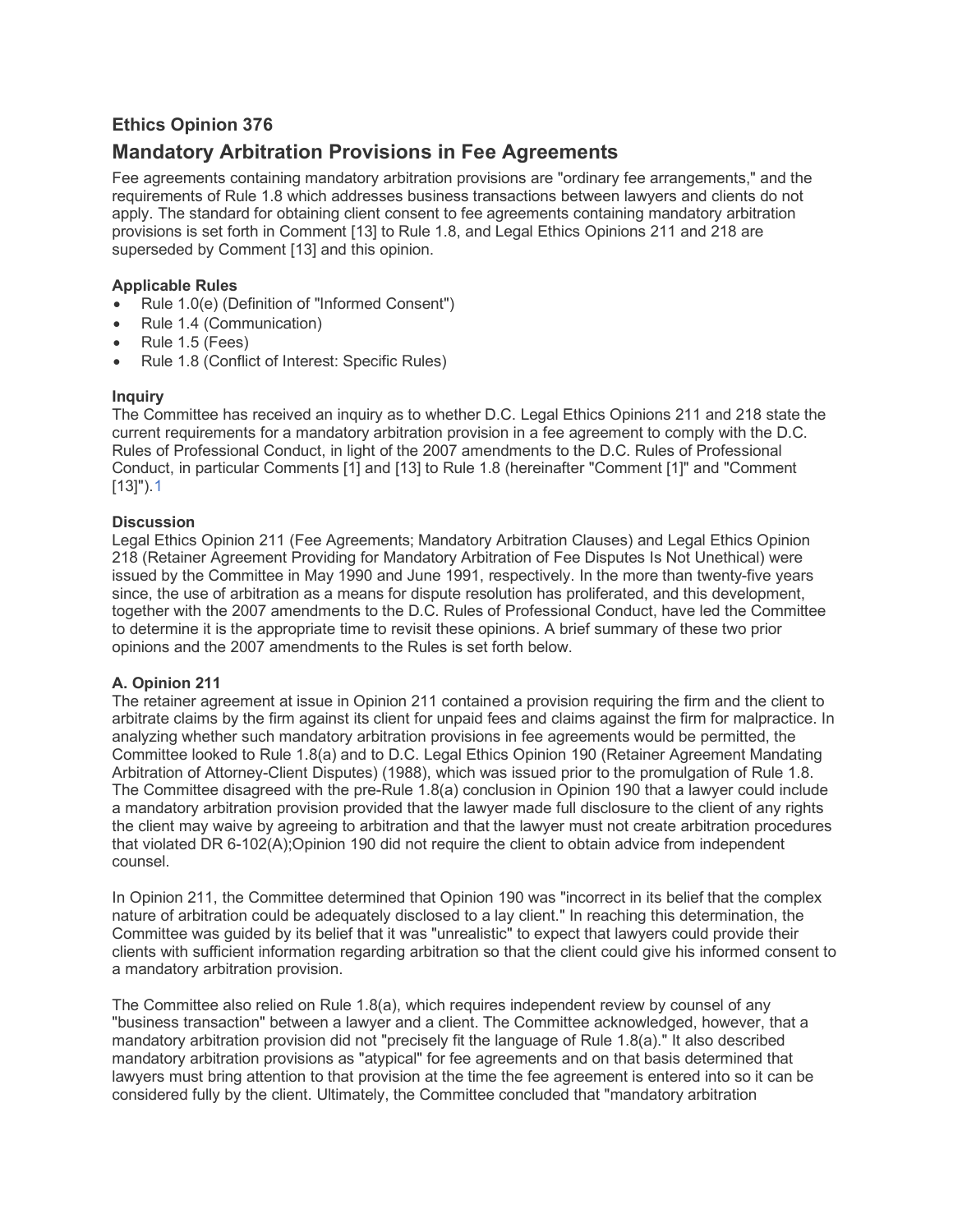agreements covering all disputes between lawyer and client are not permitted under either our prior Opinions or Rule 1.8(a) unless the client is in fact counseled by another attorney."

#### **B. Opinion 218**

Opinion 218 was issued by the Committee not long after Opinion 211 and also addressed mandatory arbitration clauses in fee agreements. Unlike Opinion 211, however, Opinion 218 was limited to fee disputes. The inquiry addressed in Opinion 218 was brought to the Committee by the Attorney-Client Arbitration Board ("ACAB"), an arbitration service provided by the D.C. Bar to its members and their clients to resolve solely disputes about legal fees. The ACAB inquired about the impact of Opinion 211 on fee agreements providing for mandatory arbitration of fee disputes before the ACAB.

The Committee distinguished the mandatory arbitration provisions in fee agreements under the ACAB rules from the arbitration provision at issue in Opinion 211. Unlike the possible AAA arbitration discussed in Opinion 211, the ACAB rules and procedures are relatively simple. The fees are low and the arbitrators are not compensated. In addition, the Committee determined that the ACAB staff was able to advise clients who were contemplating signing fee agreements with mandatory arbitration provisions about fee arbitration, its advantages and disadvantages, as well as its alternatives.

Based on these features of a fee arbitration before the ACAB, the Committee determined in Opinion 218 that a client could be adequately informed of the pros and cons of mandatory arbitration so that the client could make a decision about whether to enter into a fee agreement that contained a provision requiring mandatory arbitration under the ACAB's rules and procedures. The Committee required, however, that "the client be advised in writing that counseling and a copy of the ACAB's rules are available through the ACAB staff and further that the lawyer encourage the client to contact the ACAB for counseling and information prior to deciding whether to sign the agreement and that the client consent in writing to mandatory arbitration."

#### **C. 2007 Amendments**

The February 2007 amendments to the D.C. Rules of Professional Conduct added two comments to Rule 1.8 that directly impact Opinions 211 and 218. Comment [1] to Rule 1.8 states that paragraph (a) "does not apply to ordinary fee arrangements between client and lawyer, which are governed by Rule 1.5 . . . ." In addition, Comment [13] states: "Rule 1.8(g) does not, however, prohibit a lawyer from entering into an agreement with the client to arbitrate legal malpractice claims, to the extent that such agreement is valid and enforceable and the client is fully informed of the scope and effect of the agreement."

#### **Analysis**

For the reasons discussed below, the conclusions reached by the Committee in Opinions 211 and 218 are not consistent with amended Comments [1] and [13] to Rule 1.8. These comments, when applied to mandatory arbitration provisions in fee agreements, require the Committee to loosen the requirements set forth in Opinions 211 and 218.[2](#page-4-0) 

# **A. The Effect of Comment [13] on Opinions 211 and 218**

Comment [13] speaks specifically to agreements to arbitrate legal malpractice claims and deems such agreements permissible provided that the client is "fully informed of the scope and effect of the agreement." This explanation is in conflict with the mandates of Opinion 211, which required much more, including that the client must in fact receive advice from independent counsel regarding the arbitration provision. Comment [13] recognizes the evolution and proliferation of arbitration as an alternative dispute resolution method that has occurred since the issuance of Opinion 211.[3](#page-4-1) Because of this change, clients are now likely to be able to understand the "complex nature" of arbitration in a way they might not have been able to in the early nineties when arbitration was less common.

In light of Comment [13], the Committee determines that the more onerous requirements imposed by Opinion 211 are no longer required. The same is true for Opinion 218, which deals with a narrow subset of arbitration provisions – those limited to fee arbitrations before the ACAB. Comment [13] specifically addresses agreements to arbitrate legal malpractice claims, and it was arbitration agreements with this scope that caused the Committee great concern in Opinion 211. To the extent Comment [13] has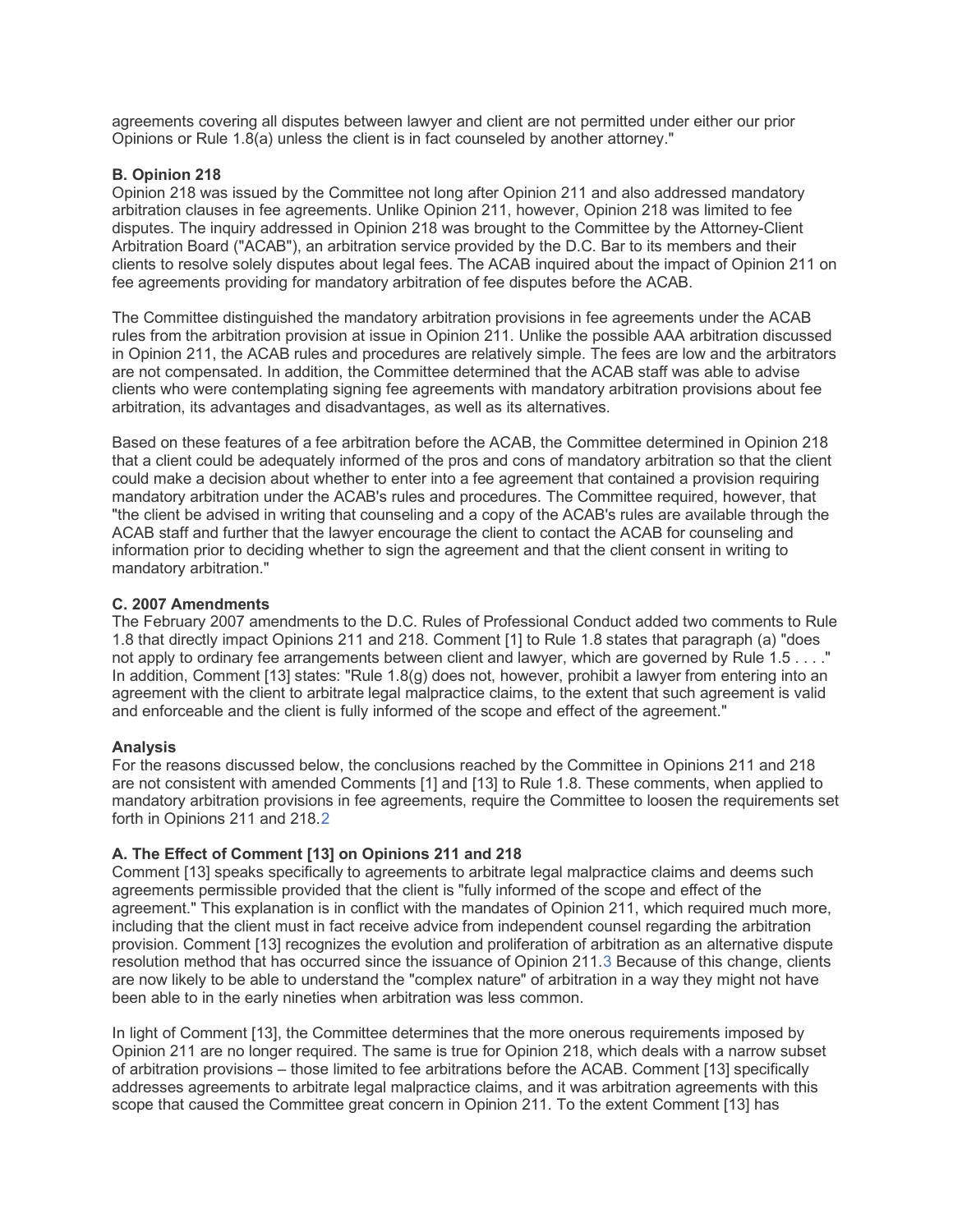rendered such agreements generally permissible as long as the client is "fully informed of the scope and effect of the agreement," more narrow agreements (i.e., those limited to the arbitration of fee disputes) should not have different, more burdensome requirements related to obtaining client consent.

#### **B. Application of Comment [1] to Rule 1.8 to Fee Agreements Containing Mandatory Arbitration Provisions**

Although the 2007 amendments to Comment [13] standing alone are enough to convince the Committee that agreements between lawyers and clients to arbitrate fee disputes do not fall within the scope of Rule 1.8(a), the 2007 amendments to Comment [1] of Rule 1.8 also lend support to such a conclusion.

Comment [1] explains that the purpose of the requirements of paragraph (a) is to prevent "the possibility of 'overreaching' when a lawyer participates in a "business, property or financial transaction with a client." However, Comment [1] now specifically states that the requirements of 1.8(a) "do not apply *to ordinary fee arrangements between client and lawyer*, which are governed by Rule 1.5…." The Comment also provides a specific example of a "non-ordinary fee arrangement" that would subject a lawyer to the requirements of 1.8(a), namely, "when a lawyer accepts an interest in a client's business or other nonmonetary property as payment of all or some of the fee."

We conclude that fee arbitration provisions are *ordinary fee arrangements* within the meaning of Comment [1] to Rule 1.8(a). First, in the many intervening years since the Committee issued Opinion 211, the use of arbitration clauses in fee agreements has grown considerably, and the Committee's description in Opinion 211 of such clauses as "atypical" is no longer accurate. As the American Bar Association ("ABA") Standing Committee on Ethics and Professional Responsibility noted as early as 2002: "The use of binding arbitration provisions in retainer agreements has increased significantly in recent years." ABA Comm. on Ethics & Prof'l Responsibility, Formal Op. 425 (2002). The increase in mandatory arbitration provisions in fee agreements reflects the overall trend towards greater reliance on arbitration to resolve commercial and other disputes.

Second, the example in Comment [1] of a non-ordinary fee arrangement, "when a lawyer accepts an interest in a client's business or other non-monetary property as payment of all or some of the fee" underscores the specific harm for which the protections of Rule 1.8(a) are deemed necessary: to ensure fairness to the client when the lawyer may be in a better position by virtue of legal skill and training to assess the value of a client's business or non-monetary property and therefore potentially take advantage of the client. As the Committee explains in D.C. Legal Ethics Opinion 300 (Acceptance of Ownership Interest in Lieu of Legal Fees) (2000):

We agree with the commentators who have written on the subject …that a stock-as-fees arrangement is subject to Rule of Professional Conduct 1.8(a), which governs certain transactions with or related to clients…. In many respects, Rule 1.8(a) codifies the wellestablished common law principle that a lawyer occupies a fiduciary position vis-à-vis his client, which means that all transactions between lawyer and client are suspect and must be fair to the client.

However, this specific concern is not present when a lawyer and client agree to arbitrate rather than litigate future fee disputes. So long as a client is fully informed of the extent and scope of such an agreement as required by Comment [13], and the client agrees to such a provision before any dispute arises, the selection of an arbitration forum as the setting in which fee disputes will be resolved does not give a lawyer any particular advantage over his or her client. Rather, it is part and parcel of any ordinary fee agreement.

As an ordinary fee arrangement, the requirements of Rule 1.8(a) do not apply (i.e., the client need not be given a reasonable opportunity to seek the advice of independent counsel or give informed consent in writing), and the further obligation imposed by Opinion 211, namely, that the client "is in fact counseled by another attorney," should no longer apply as well. This conclusion is wholly consistent with the Committee's analysis of the effect of Comment [13] on Opinions 211 and 218.[4](#page-4-2)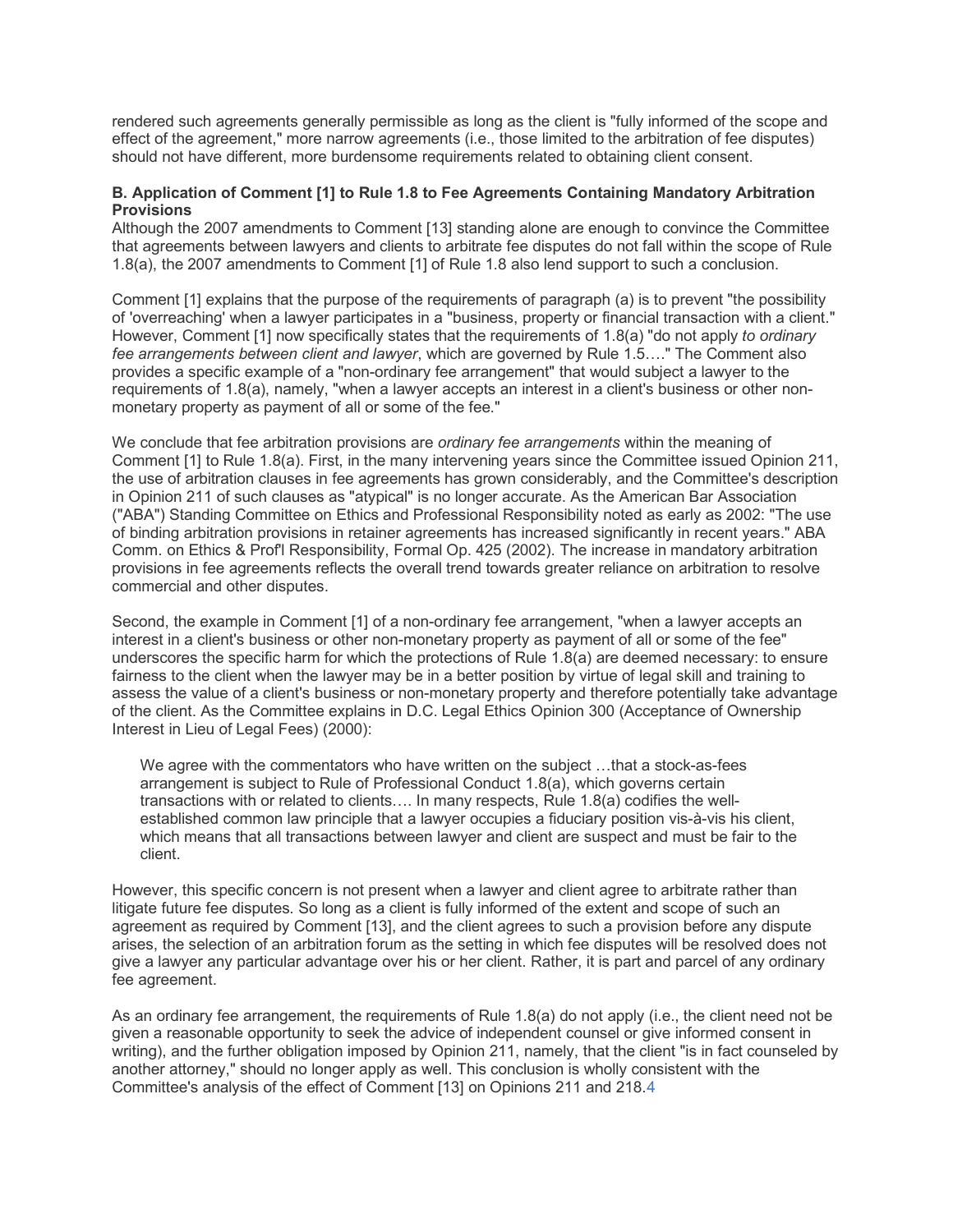Comment [13] makes clear that it is permissible for a lawyer and a client to agree to arbitrate legal malpractice claims provided that the "agreement is valid and enforceable" and the "client is fully informed of the scope and effect of the agreement." Comment [13] does not require that the client be given the reasonable opportunity to seek the advice of independent counsel or that the client give informed consent in writing as is required by Rule 1.8(a), let alone go as far as Opinion 211, to require that the client "in fact [be] counseled by another attorney."

Indeed, the only way to square Comment [13] and Comment [1] in the context of mandatory arbitration provisions in fee agreements is to conclude that such arbitration agreements are "ordinary" and Rule 1.8(a) does not apply. This result is also appropriate given the Committee's own recognition, when it relied on Rule 1.8(a) in reaching its conclusion in Opinion 211, that a mandatory arbitration provision did not "precisely fit the language of Rule 1.8(a)." This is particularly true in light of the clarifying amendments to Comments [1] and [13] that explain the meaning of the Rule.

# **C. The Requirement That The Client Be "Fully Informed"**

Comment [13] to Rule 1.8 permits a lawyer and client to agree to arbitrate legal malpractice claims as long as the "client is fully informed of the scope and effect of the agreement." Although the phrase "fully informed" is not defined elsewhere in the comments to Rule 1.8, the definition of the term "Informed Consent" in Rule 1.0(e) is instructive. "'Informed Consent' denotes the agreement by a person to a proposed course of conduct after the lawyer has communicated "adequate information and explanation about the material risks of and reasonably available alternatives to the proposed course of conduct."

The definition of "Informed Consent" contains a description of the nature and extent of information that must be presented to a client in order to obtain that client's consent to a "proposed course of conduct." In the Committee's view, that description ably summarizes the information that must be shared with a client in order for that client to be "fully informed." Indeed, a fully informed client is the prerequisite to obtaining "Informed Consent." Therefore, Rule 1.0(e), along with Comment [13] to Rule 1.8, should guide a lawyer's communications to a client regarding a mandatory arbitration provision in a fee agreement. Put another way, in order for a client to be "fully informed" about the "scope and effect" of a mandatory arbitration provision, a lawyer should communicate "adequate information and explanation about the material risks of and reasonably available alternatives" to entering into a fee agreement that contains such a provision.

For a client to appreciate the "scope and effect" of a mandatory arbitration provision, the lawyer must provide a client with sufficient information about the differences between litigation in the courts and arbitration proceedings. As a general matter, a discussion regarding at least the following differences between the two methods of dispute resolution is prudent: (1) the fees incurred;(2) the available discovery;(3) the right to a jury; and (4) the right to an appeal. As with the application of the informed consent standard, the scope of this discussion depends on the level of sophistication of the client[.5](#page-4-3)

# **Conclusion**

Legal Ethics Opinions 211 and 218 are superseded by Comments [1] and [13] to Rule 1.8 and this opinion. Mandatory fee agreements are ordinary fee arrangements and are thus not subject to the requirements of Rule 1.8(a). Comment [13] clarifies that mandatory arbitration provisions in fee agreements are permissible, provided that the requirements set forth in Comment [13] are met.

Published January 2019

<span id="page-3-0"></span><sup>1</sup> Rule XIII of the District of Columbia Court of Appeals' Rules Governing the Bar ("Rules Governing the Bar") states that: "[a]n attorney subject to the disciplinary jurisdiction of this Court shall be deemed to have agreed to arbitrate disputes over fees for legal services and disbursements related thereto when such arbitration is requested by a present or former client…." The arbitration shall take place before the ACAB, unless the client and attorney agree otherwise. *See* Rule XIII of the Rules Governing the Bar.